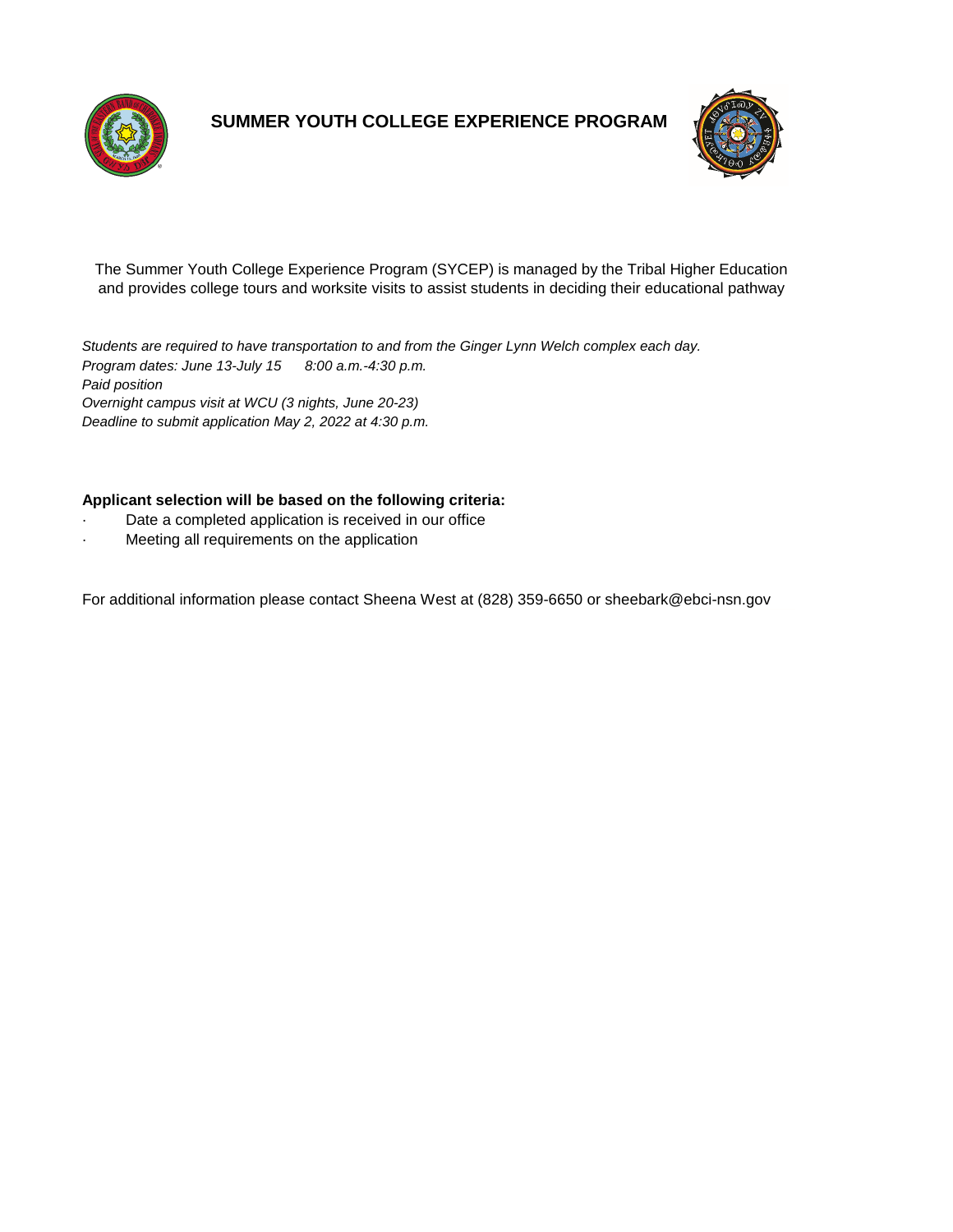



| <b>Summer Youth College Experience Program Application</b>                                                                                  |        |              |                               |           |
|---------------------------------------------------------------------------------------------------------------------------------------------|--------|--------------|-------------------------------|-----------|
| You must:<br>. Be an enrolled member of the EBCI<br>. Be a rising Sophomore, Junior or Senior                                               |        |              |                               |           |
| You must submit with this application:<br>. Proof of Tribal Membership (enrollment card)<br>. Social Security Card<br>. Recommendation Form |        |              |                               |           |
| NOTE: PRIORITY WILL BE GIVEN TO FIRST TIME APPLICANTS                                                                                       |        |              |                               |           |
| Date:                                                                                                                                       | Grade: |              | School Name: The School Name: |           |
| <b>First Name</b>                                                                                                                           |        | MI           |                               | Last Name |
| Email                                                                                                                                       |        |              | <b>Phone Number</b>           |           |
| <b>Mailing Address</b>                                                                                                                      |        | <b>State</b> | Zip                           | County    |
| Parent/Legal Guardian Name:                                                                                                                 |        |              |                               |           |
| Phone:                                                                                                                                      |        | Email:       |                               |           |
| Field of interest:                                                                                                                          |        |              |                               |           |
| Dietary needs:                                                                                                                              |        |              |                               |           |
| T-shirt size:                                                                                                                               |        |              |                               |           |
| $I$ OTE. Due to voir one (if under 10 years ald) the neargan will communicate with your negative), or lead                                  |        |              |                               |           |

**NOTE:** Due to your age (if under 18 years old) the program will communicate with your parent(s) or legal guardian concerning this application and/or your participation on the program.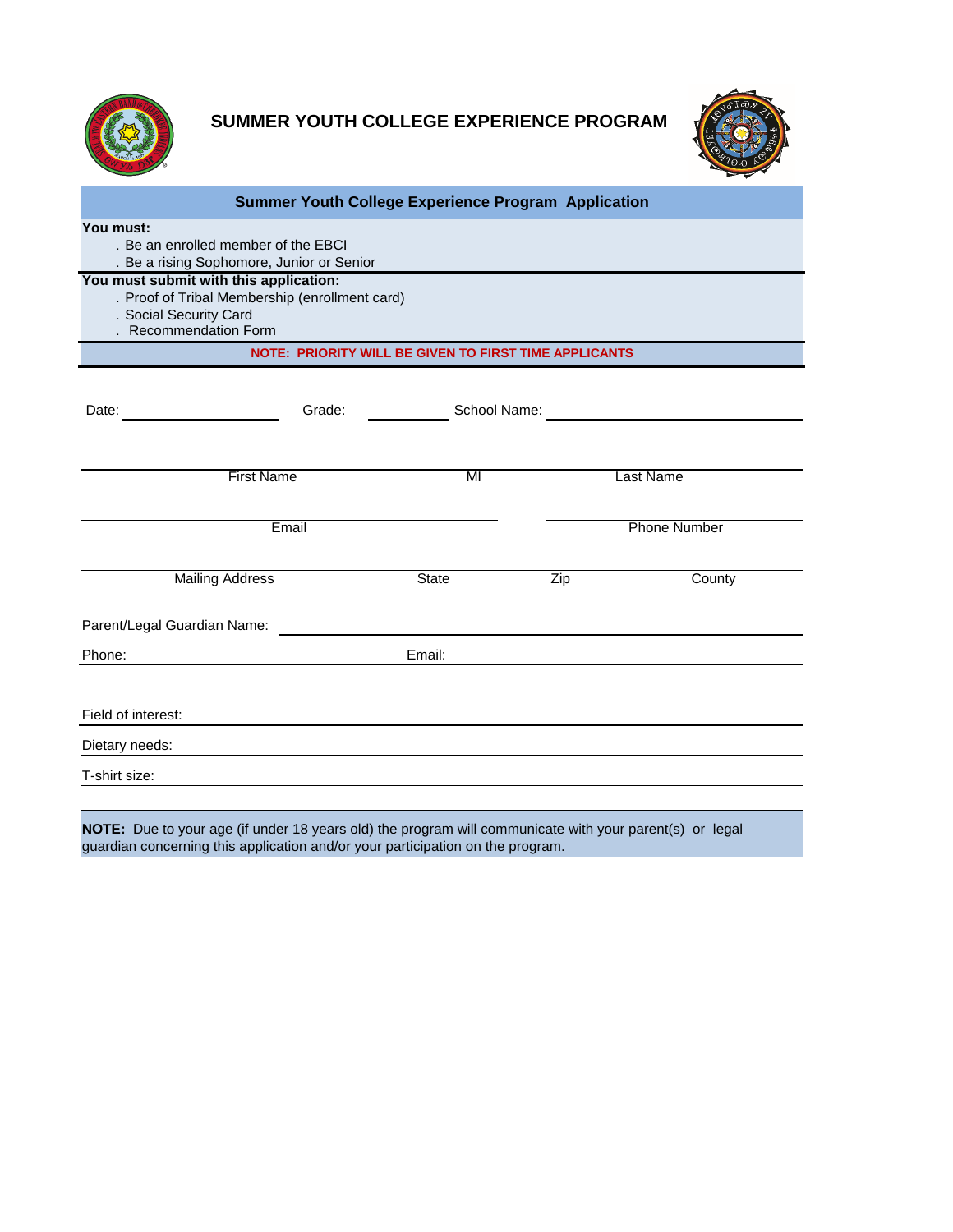



### **Recommendation Form**

You must ask your School Principal or Guidance Counselor to complete this page

Student Name: 2008 - 2008 - 2008 - 2010 - 2010 - 2010 - 2011 - 2012 - 2014 - 2016 - 2017 - 2018 - 2019 - 2019 - 2019 - 2019 - 2019 - 2019 - 2019 - 2019 - 2019 - 2019 - 2019 - 2019 - 2019 - 2019 - 2019 - 2019 - 2019 - 2019

School Name: Contract of Contract of Contract of Contract of Contract of Contract of Contract of Contract of Contract of Contract of Contract of Contract of Contract of Contract of Contract of Contract of Contract of Contr

Students Cummulative GPA:

Students GPA Last Semester:

I understand that this student is applying for the EBCI Youth College Experience Program and I am comfortable recommending this student for acceptance.

Comments:

Signature of School Principal or Guidance Counselor Date

Title Contact Number